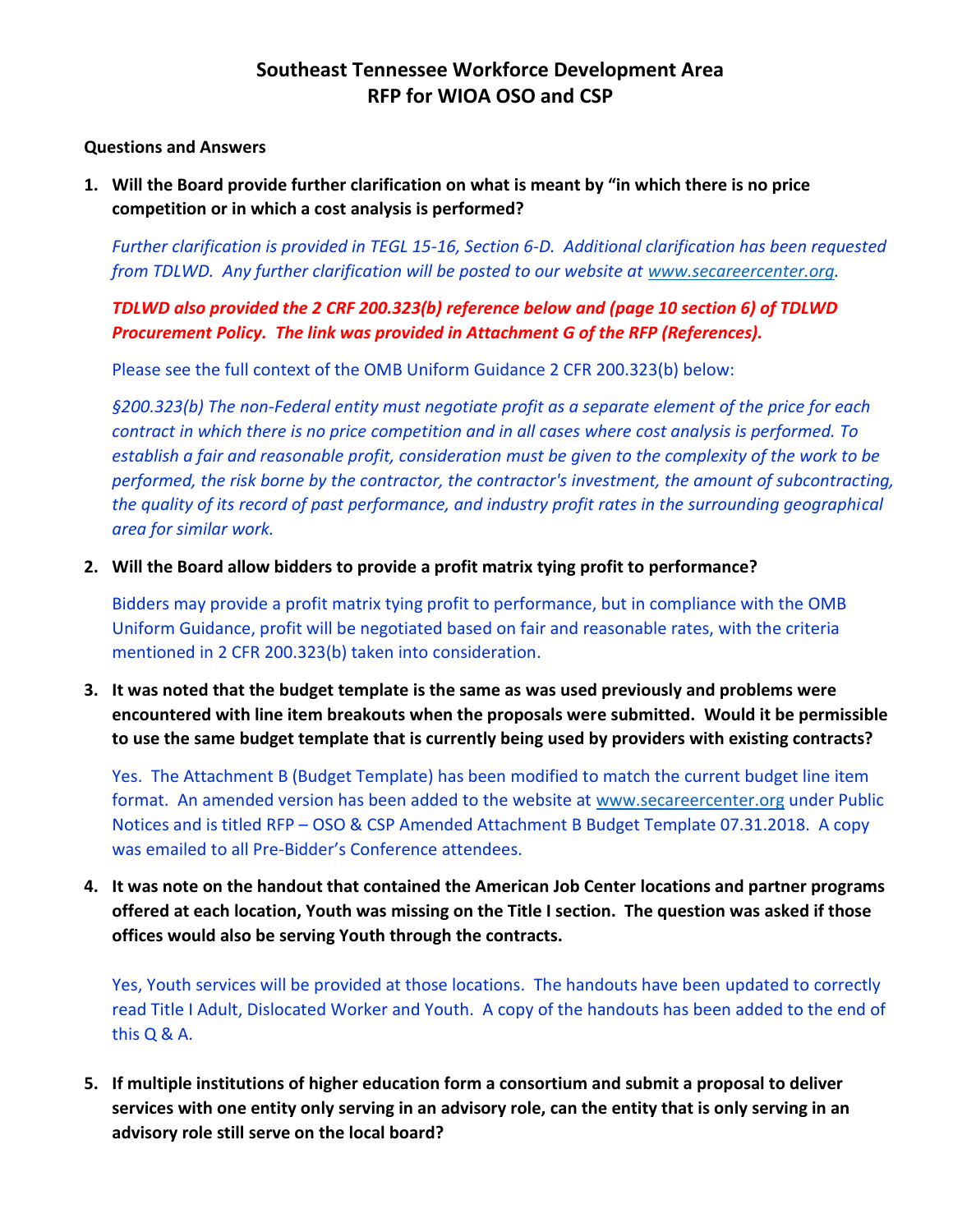The entities forming a consortium would need to work with their internal legal departments to create a binding document entering the parties into the consortium. The entities would need to submit a proposal as a consortium and, if awarded, the contract would be with all the entities forming the consortium. Any entity contracting to serve as the OSO or as the Career Service Provider should not be a member of the Board. The Board is responsible for procurement and selection of providers. If a Board member is the provider, it removes the impartiality to select a provider, grade performance, terminate contracts, etc. and creates conflicts with the federal and state competitive procurement requirements.

**6. Can you confirm the minimum requirement details on page #6, section #2 that states the requirement for consideration is a minimum of (2) years of audited financials for all providers?**

Yes, you must provide 2 years. Several types of audited financials are acceptable and are outlined in the TDLWD Workforce Services Guidance One Stop Operator and Career Service Provider Procurement, Attachment I, Section II. A link to the policy is provided in Attachment G of the Request for Proposals.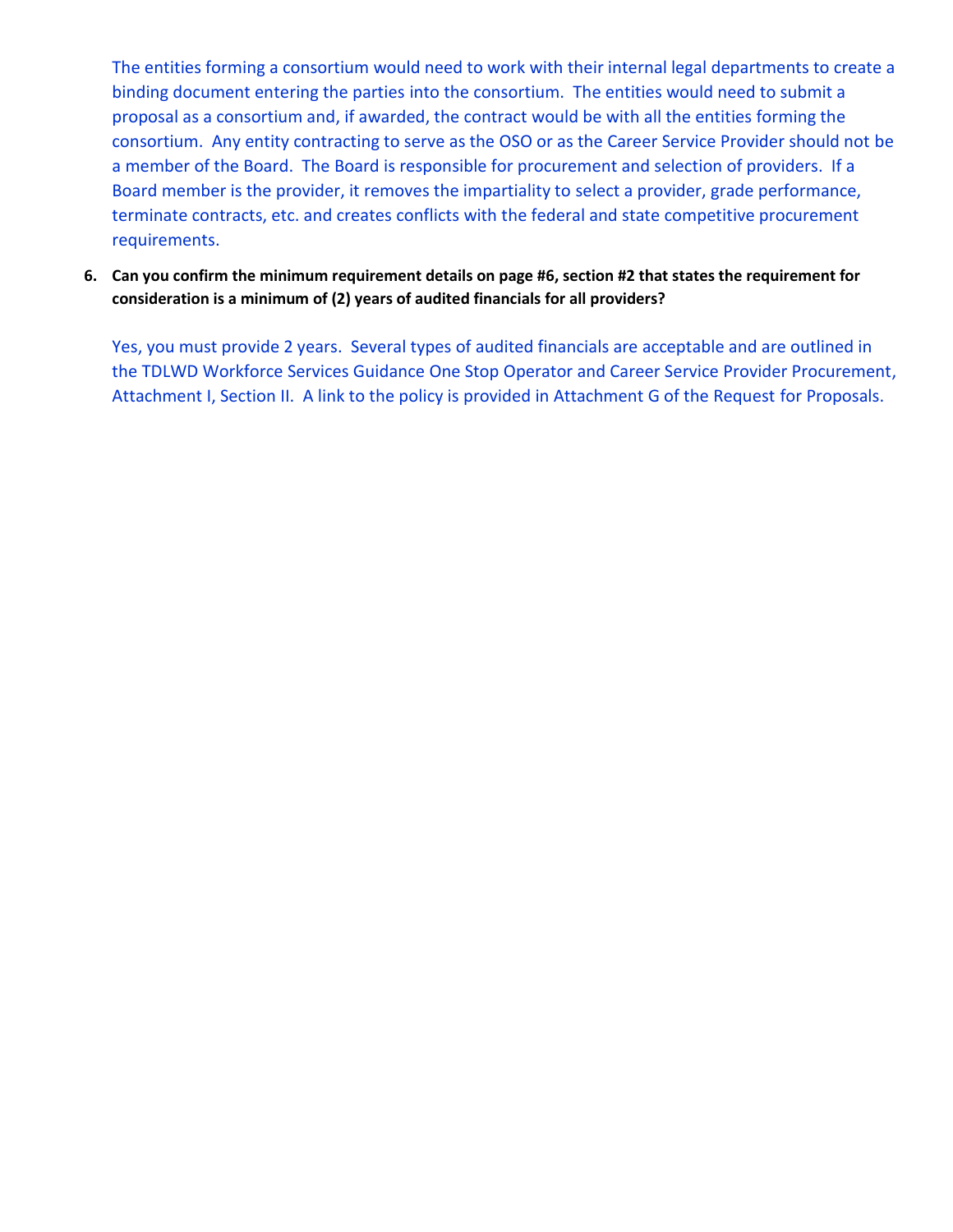#### **SOUTHEAST TENNESSEE LOCAL WORKFORCE DEVELOPMENT AREA**

### **PRE-BIDDER'S CONFERENCE Tuesday, July 31, 2018 10:00 a.m. EDT**

#### **REQUEST FOR PROPOSALS FOR**

#### **WORKFORCE INNOVATION & OPPORTUNITY ACT**

**Tennessee's American Job Centers Comprehensive and Affiliate Sites**

**ONE-STOP OPERATOR AND CAREER SERVICE PROVIDERS FOR ADULT, DISLOCATED WORKER, AND YOUTH PROGRAMS IN Bledsoe, Bradley, Grundy, Hamilton, Marion, McMinn, Meigs, Polk, Rhea and Sequatchie Counties in**

This project is funded under an agreement with the State of Tennessee – TN Department of Labor and Workforce Development. Equal Opportunity Employer/Program. Auxiliary aids & services are available upon request to individuals with disabilities.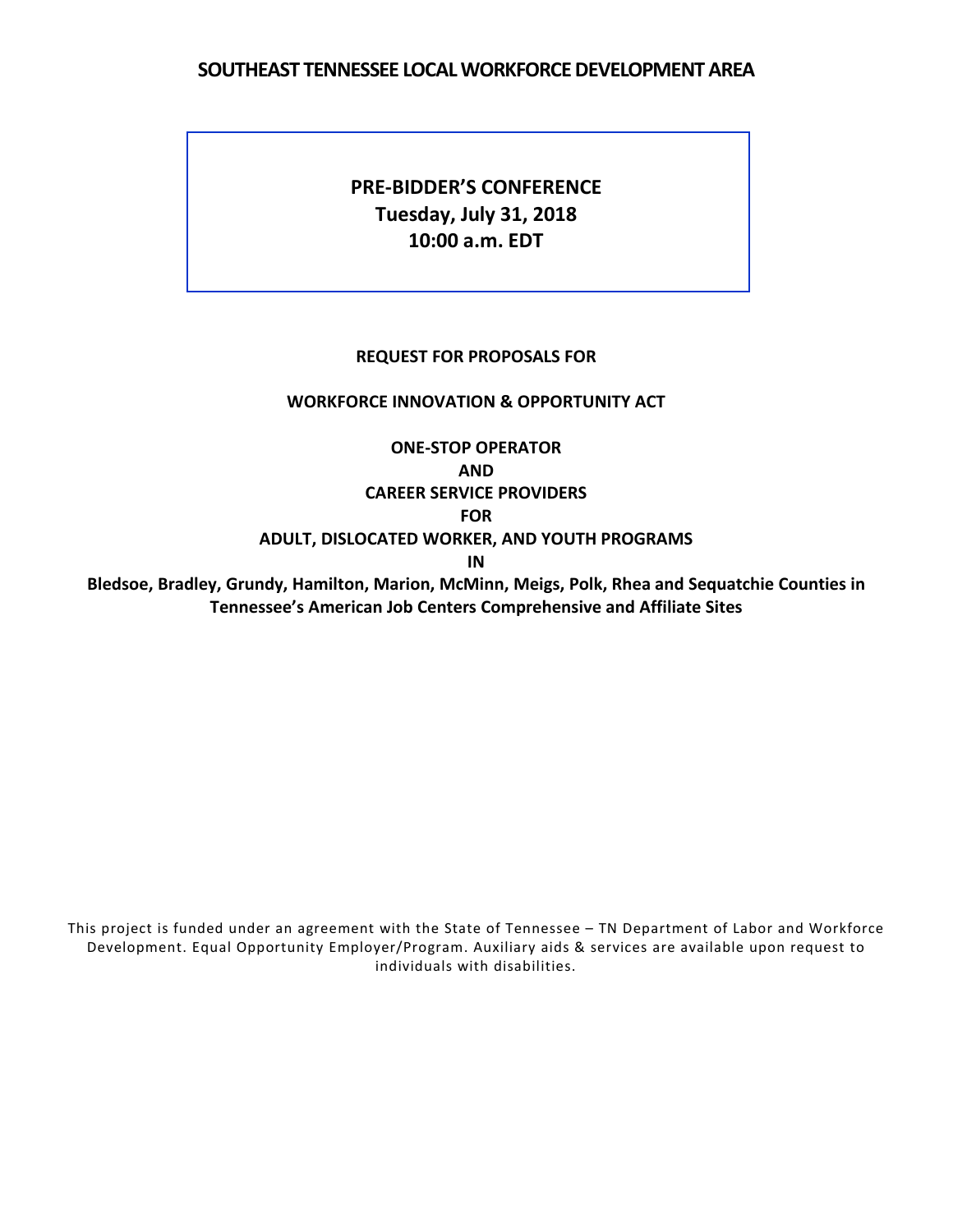### **Comprehensive American Job Center Locations**

**American Job Center - Chattanooga—Eastgate Town Center Address: 5600 Brainerd Road City/State/Zip: Chattanooga, TN 37411 Phone: (423) 894-5354 Website: secareercenter.org**

| Partner                                 | <b>Service Provider</b>                        |
|-----------------------------------------|------------------------------------------------|
| Title I Adult, Dislocated Worker, Youth | <b>Title I Contractor</b>                      |
| <b>Title II Adult Education</b>         | <b>TCAT Athens</b>                             |
| Title III Wagner Peyser                 | TN Department of Labor & Workforce Development |
| Title IV Vocational Rehabilitation      | TN Department of Human Services - Division of  |
|                                         | <b>Vocational Rehabilitation Services</b>      |
| <b>Veteran Services</b>                 | TN Department of Labor & Workforce Development |
| TAA/TRA                                 | TN Department of Labor & Workforce Development |
| <b>RESEA</b>                            | TN Department of Labor & Workforce Development |
|                                         | & Title I Contractor                           |
| <b>SNAP</b>                             | TN Department of Labor & Workforce Development |

**American Job Center - Athens Address: 410 North Congress Parkway City/State/Zip: Athens, TN 37303 Phone: (423) 745-2028 Website: secareercenter.org**

| Partner                                   | <b>Service Provider</b>                        |
|-------------------------------------------|------------------------------------------------|
| Title I Adult, Dislocated Worker, Youth   | <b>Title I Contractor</b>                      |
| <b>Title II Adult Education</b>           | <b>TCAT Athens</b>                             |
| Title III Wagner Peyser                   | TN Department of Labor & Workforce Development |
| <b>Title IV Vocational Rehabilitation</b> | TN Department of Human Services - Division of  |
|                                           | <b>Vocational Rehabilitation Services</b>      |
| <b>Veteran Services</b>                   | TN Department of Labor & Workforce Development |
| TAA/TRA                                   | TN Department of Labor & Workforce Development |
| <b>RESEA</b>                              | TN Department of Labor & Workforce Development |
|                                           | & Title I Contractor                           |
| <b>SNAP</b>                               | TN Department of Labor & Workforce Development |
| Other/Educational Opportunity Center      | University of Tennessee                        |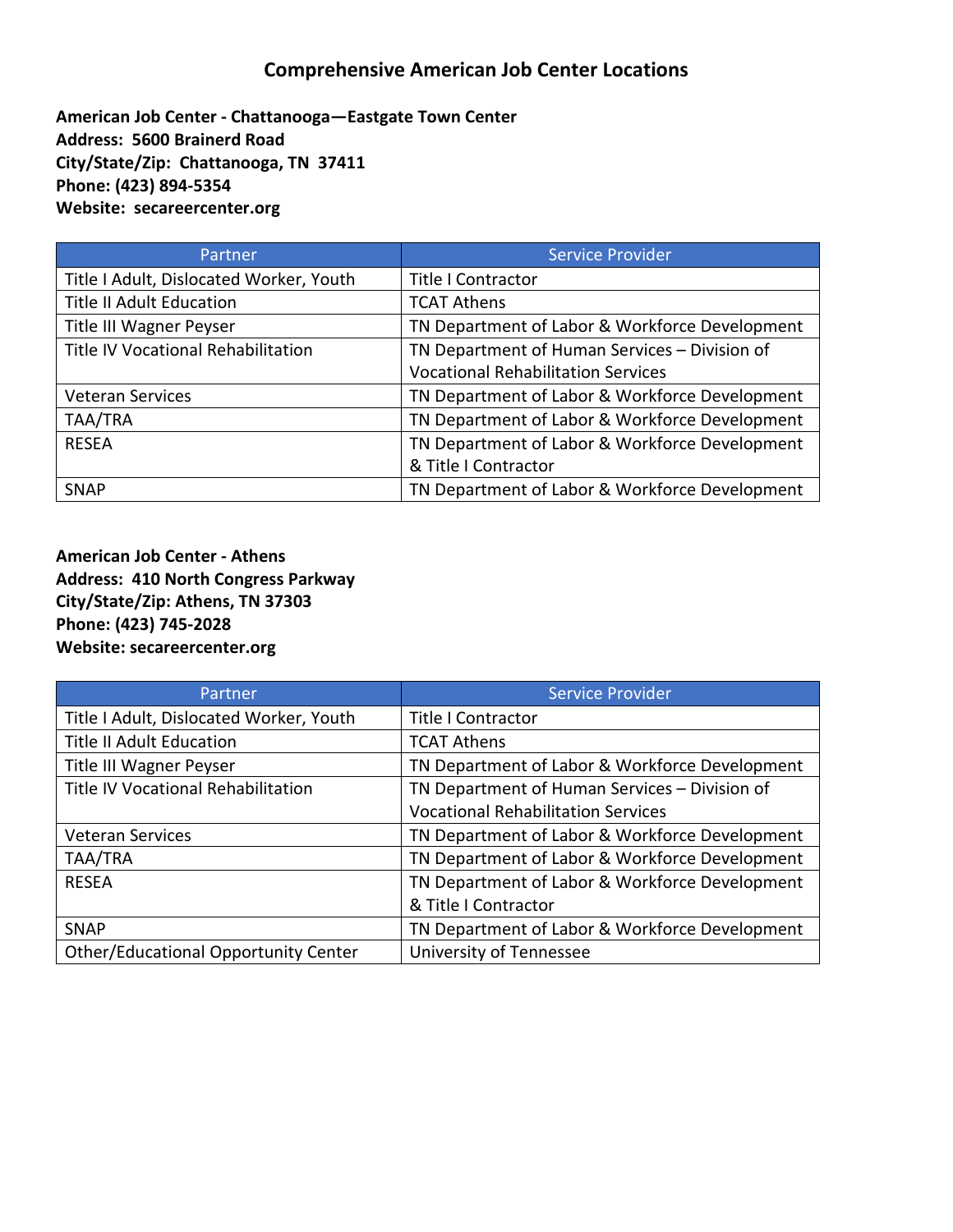### **Affiliate American Job Center Locations**

**American Job Center – Cleveland Address: 3535 Adkisson Drive City/State/Zip: Cleveland, TN 37312 Phone: (423) 790-5552 Website: secareercenter.org**

| Partner                                 | Service Provider   |
|-----------------------------------------|--------------------|
| Title I Adult, Dislocated Worker, Youth | Title I Contractor |
| RESEA                                   | Title I Contractor |

**American Job Center – Dayton Address: 200 4 th Avenue City/State/Zip: Dayton, TN 37231 Phone: (423) 570-1107 Website: secareercenter.org**

| Partner                                 | Service Provider   |
|-----------------------------------------|--------------------|
| Title I Adult, Dislocated Worker, Youth | Title I Contractor |
| RESEA                                   | Title I Contractor |

**American Job Center – Kimball – Marion County Regional Institute of Higher Education Address: TBD – Temporary location 2100 Main Street City/State/Zip: Kimball, TN 37347 Phone: (423) 837-9103 Website: secareercenter.org**

| 'Partner                                | Service Provider   |
|-----------------------------------------|--------------------|
| Title I Adult, Dislocated Worker, Youth | Title I Contractor |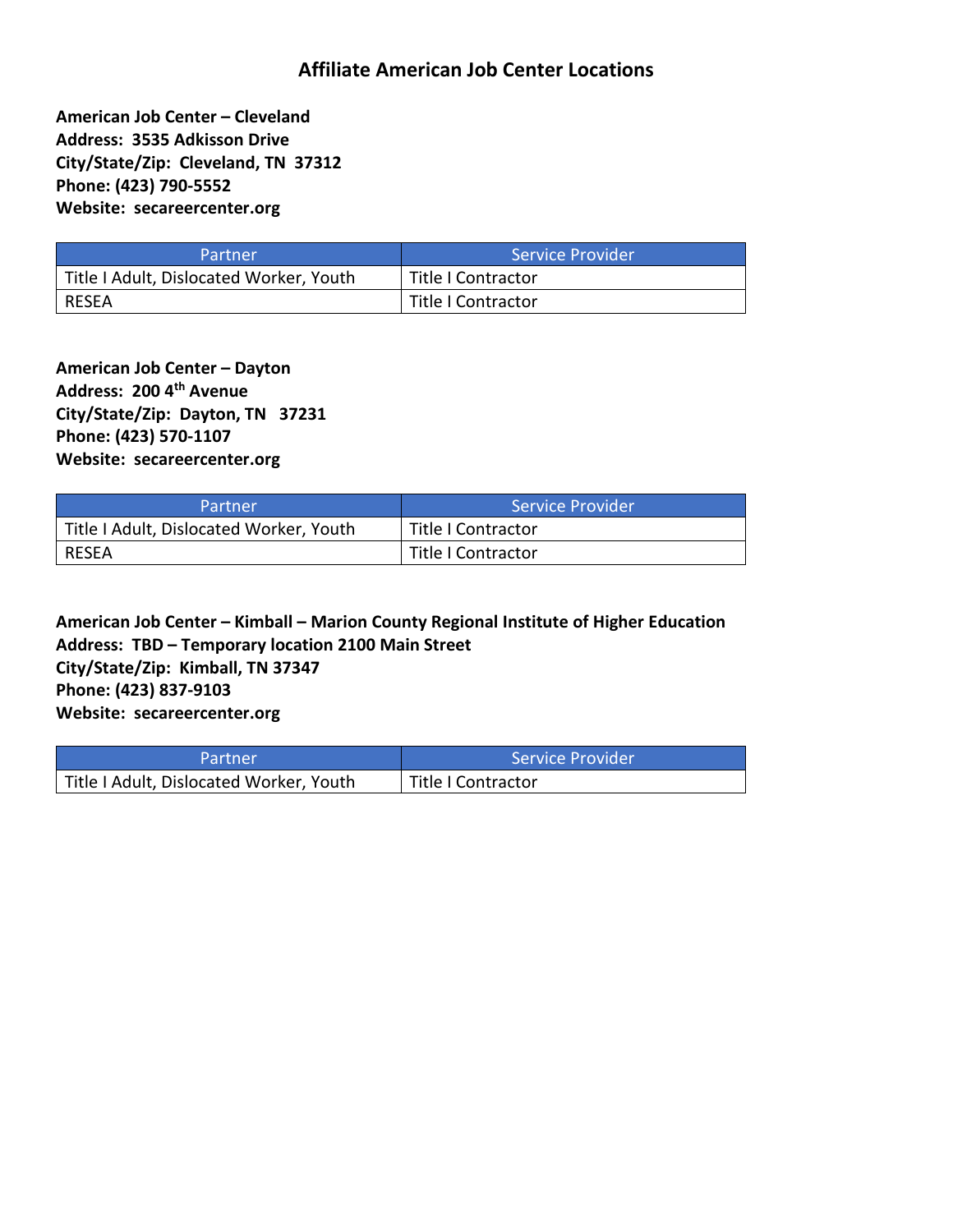# STLWDA AJC Traffic Counts and Participant Data

|                   | <b>Area</b>  |               | <b>Chattanoog</b> | <b>Comprehensiv</b> | <b>Clevelan</b> | <b>Dayto</b> | <b>Kimbal</b> | <b>Affiliat</b> |
|-------------------|--------------|---------------|-------------------|---------------------|-----------------|--------------|---------------|-----------------|
| 2016-2017         | <b>Total</b> | <b>Athens</b> | a                 | e Total             | d               | $\mathsf{n}$ |               | e Total         |
| Jul-16            | 4371         | 924           | 2666              | 3590                | 275             | 306          | 200           | 781             |
| Aug-16            | 5229         | 909           | 3184              | 4093                | 373             | 417          | 346           | 1136            |
| $Sep-16$          | 4431         | 814           | 2764              | 3578                | 302             | 318          | 233           | 853             |
| Oct-16            | 4692         | 874           | 2745              | 3619                | 292             | 541          | 240           | 1073            |
| <b>Nov-16</b>     | 4213         | 820           | 2347              | 3167                | 245             | 577          | 224           | 1046            |
| Dec-16            | 4882         | 986           | 2554              | 3540                | 324             | 757          | 261           | 1342            |
| Jan-17            | 5916         | 1098          | 3235              | 4333                | 337             | 996          | 250           | 1583            |
| Feb-17            | 4868         | 945           | 2795              | 3740                | 265             | 645          | 218           | 1128            |
| $Mar-17$          | 4848         | 798           | 2789              | 3587                | 315             | 700          | 246           | 1261            |
| Apr-17            | 4120         | 498           | 2384              | 2882                | 318             | 624          | 296           | 1238            |
| $May-17$          | 4872         | 600           | 2906              | 3506                | 332             | 658          | 376           | 1366            |
| Jun-17            | 4542         | 626           | 2785              | 3411                | 349             | 534          | 248           | 1131            |
| <b>PY16 Total</b> | 56984        | 9892          | 33154             | 43046               | 3727            | 7073         | 3138          | 13938           |
| Monthly Avg       | 4749         | 824           | 2763              | 3587                | 311             | 589          | 262           | 1162            |
| % of Traffic      | 100%         | 17%           | 58%               | 76%                 | 7%              | 12%          | 6%            | 24%             |

## Traffic Counts by Office - PY2016

|                   | <b>Area</b>  |               |             | <b>Comprehensive</b> |                  |               |                | <b>Affiliate</b> |
|-------------------|--------------|---------------|-------------|----------------------|------------------|---------------|----------------|------------------|
| 2017-2018         | <b>Total</b> | <b>Athens</b> | Chattanooga | <b>Total</b>         | <b>Cleveland</b> | <b>Dayton</b> | <b>Kimball</b> | <b>Total</b>     |
| Jul-17            | 4156         | 515           | 2573        | 3088                 | 305              | 552           | 211            | 1068             |
| Aug-17            | 5020         | 684           | 3035        | 3719                 | 365              | 495           | 441            | 1301             |
| $Sep-17$          | 3734         | 454           | 2232        | 2686                 | 282              | 386           | 380            | 1048             |
| Oct-17            | 4522         | 533           | 2653        | 3186                 | 311              | 607           | 418            | 1336             |
| <b>Nov-17</b>     | 4152         | 629           | 2361        | 2990                 | 312              | 490           | 360            | 1162             |
| Dec-17            | 3574         | 679           | 1948        | 2627                 | 239              | 400           | 308            | 947              |
| $Jan-18$          | 4910         | 740           | 2633        | 3373                 | 379              | 727           | 431            | 1537             |
| Feb-18            | 4504         | 770           | 2318        | 3088                 | 369              | 541           | 506            | 1416             |
| Mar-18            | 4252         | 809           | 2193        | 3002                 | 382              | 446           | 422            | 1250             |
| Apr-18            | 4175         | 794           | 2150        | 2944                 | 420              | 457           | 354            | 1231             |
| $May-18$          | 4389         | 791           | 2321        | 3112                 | 492              | 455           | 330            | 1277             |
| Jun-18            | 4178         | 945           | 2155        | 3100                 | 405              | 411           | 262            | 1078             |
| <b>PY17 Total</b> | 51566        | 8343          | 28572       | 36915                | 4261             | 5967          | 4423           | 14651            |
| Monthly Avg       | 4297         | 695           | 2381        | 3076                 | 355              | 497           | 369            | 1221             |
| % of Traffic      | 100%         | 16%           | 55%         | 72%                  | 8%               | 12%           | 9%             | 28%              |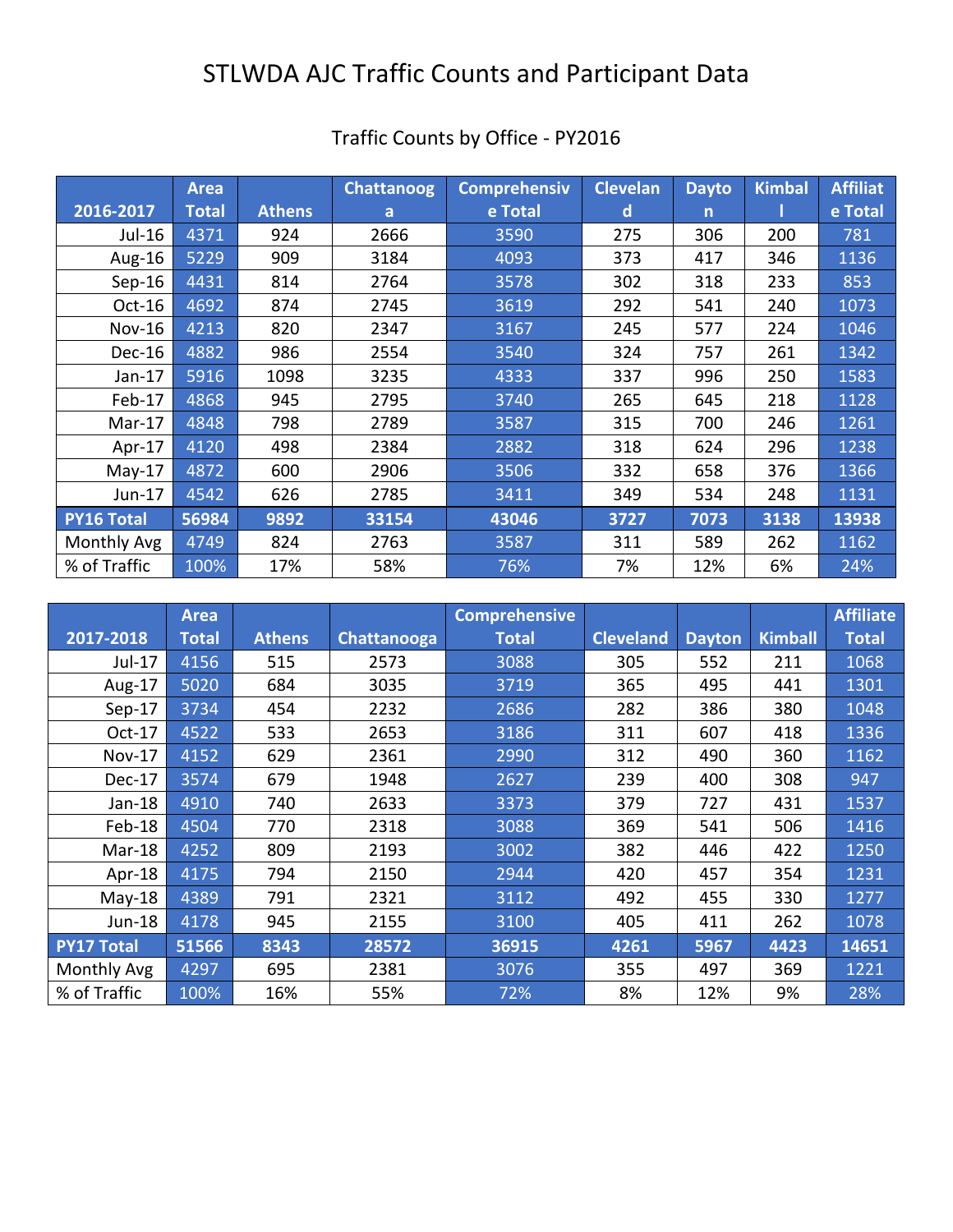## WIOA Participants Served by Office

| $7/1/17$ -<br>$6/30-18$ | <b>Adult</b> |        | <b>Dislocated</b><br>Worker |        | Youth  |        | <b>Provider Total</b> |        | <b>IWT</b> |        |        | <b>Area Total</b> |
|-------------------------|--------------|--------|-----------------------------|--------|--------|--------|-----------------------|--------|------------|--------|--------|-------------------|
| <b>Office</b>           | Served       | Closed | Served                      | Closed | Served | Closed | Served                | Closed | Served     | Closed | Served | Closed            |
| Athens                  | 105          | 41     | 11                          | 6      | 57     | 16     | 173                   | 63     | 122        | 71     | 295    | 134               |
| Chattanooga             | 302          | 147    | 91                          | 42     | 95     | 32     | 488                   | 221    | 149        | 88     | 637    | 309               |
| Cleveland               | 64           | 23     | 24                          | 10     | 91     | 12     | 179                   | 45     | 25         | 0      | 204    | 45                |
| Dayton                  | 84           | 41     | 77                          | 32     | 81     | 20     | 242                   | 93     | 39         | 12     | 281    | 105               |
| Kimball                 | 79           | 25     | 57                          | 18     | 119    | 58     | 255                   | 101    | 82         | 58     | 337    | 159               |
| <b>TOTAL</b>            | 634          | 277    | 260                         | 108    | 443    | 138    | 1337                  | 523    | 417        | 229    | 1754   | 752               |

## Active Cases by Office

| $7/1/2017 - 6/30/2018$<br><b>Office/Location</b> | <b>Active Cases</b> | <b>IWT</b> | <b>Provider</b><br><b>Total</b> | <b>Closed</b><br><b>Cases</b> | <b>Exit Cases</b> |
|--------------------------------------------------|---------------------|------------|---------------------------------|-------------------------------|-------------------|
| American Job Center - Athens                     | 295                 | 122        | 173                             |                               |                   |
| American Job Center - Chattanooga                | 637                 | 149        | 488                             |                               |                   |
| American Job Center - Cleveland                  | 204                 | 25         | 179                             |                               |                   |
| American Job Center - Dayton                     | 281                 | 39         | 242                             |                               |                   |
| American Job Center - Kimball                    | 337                 | 82         | 255                             |                               |                   |
| <b>Total</b>                                     | 1754                | 417        | 1337                            |                               |                   |

## Active Cases (Carry Over)

| 7/1/2018 - 7/30/2018<br><b>Office/Location</b> | <b>Active Cases</b> | <b>IWT</b> | <b>Provider</b><br><b>Total</b> | <b>Closed</b><br><b>Cases</b> | <b>Exit Cases</b> |
|------------------------------------------------|---------------------|------------|---------------------------------|-------------------------------|-------------------|
| American Job Center - Athens                   | 168                 | 51         | 117                             |                               |                   |
| American Job Center - Chattanooga              | 346                 | 61         | 285                             |                               |                   |
| American Job Center - Cleveland                | 159                 | 25         | 134                             |                               |                   |
| American Job Center - Dayton                   | 176                 | 27         | 149                             |                               |                   |
| American Job Center - Kimball                  | 180                 | 24         | 156                             |                               |                   |
| <b>Total</b>                                   | 1029                | 188        | 841                             |                               |                   |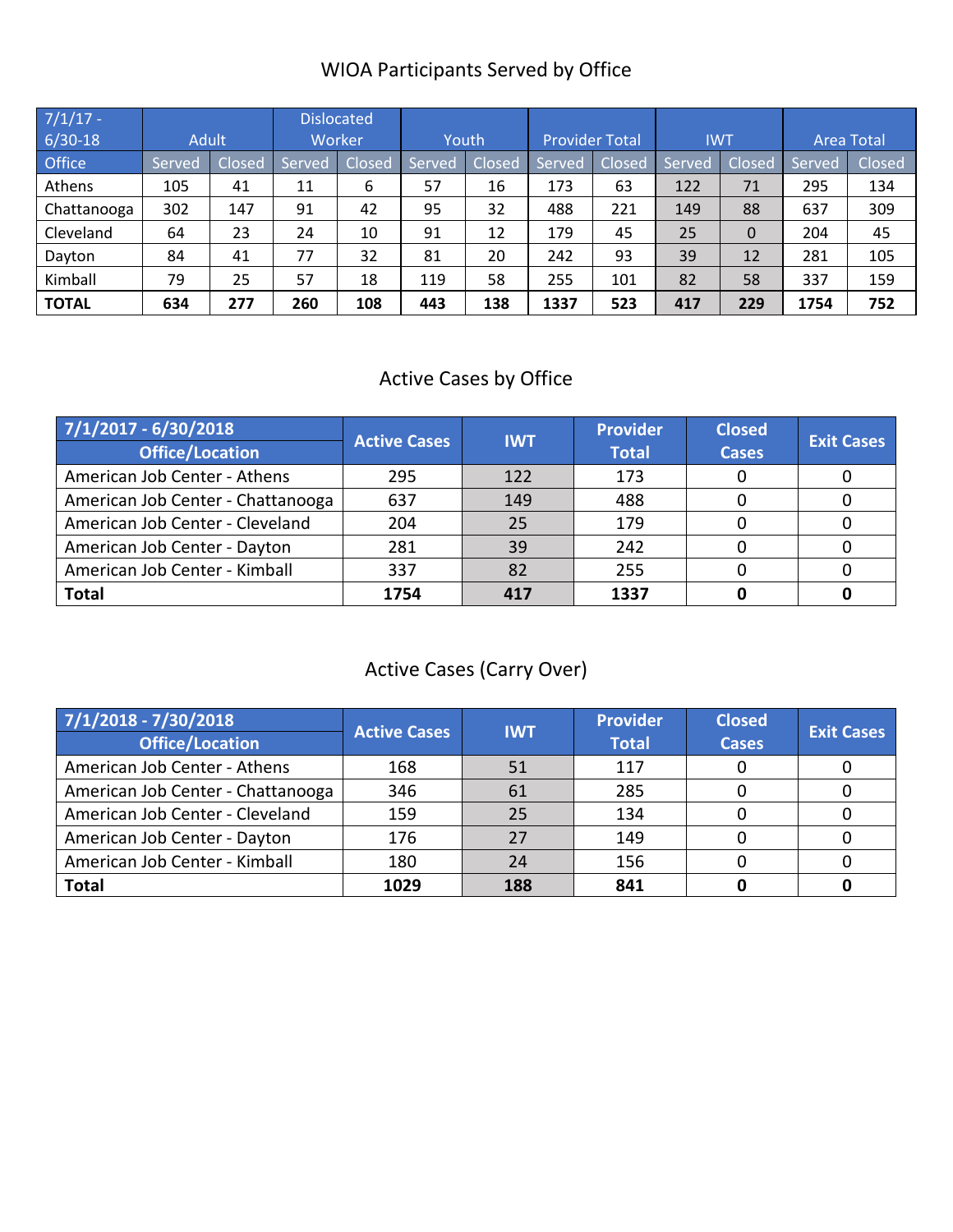|  | PY17 Performance Q1-Q3 |  |
|--|------------------------|--|
|--|------------------------|--|

| <b>WIOA Performance Metrics</b>                    | <b>LWDA 5 Agreed Target PY</b><br>2017 (47090) | <b>PY2017</b><br>Q1 | <b>PY2017</b><br>Q <sub>2</sub> | <b>PY2017</b><br>Q <sub>3</sub> |
|----------------------------------------------------|------------------------------------------------|---------------------|---------------------------------|---------------------------------|
| <b>Adult Measures</b>                              |                                                |                     |                                 |                                 |
| <b>Participants Served</b>                         |                                                | 619                 | 598                             | 638                             |
| Exiters                                            |                                                | 283                 | 289                             | 271                             |
| Employment Rate 2 <sup>nd</sup> Quarter after exit | 82.5%                                          | 93.8%               | 95.0%                           | 94.0%                           |
| Employment Rate 4th Quarter after exit             | 77.5%                                          | n/a                 | n/a                             | 87.5%                           |
| Median Earnings 2 <sup>nd</sup> Quarter after exit | \$6,700                                        | \$8,161             | \$8,334                         | \$8,095                         |
| Credential Attainment within 4 Quarters after exit | 73%                                            | n/a                 | n/a                             | 85.4%                           |
| <b>Dislocated Worker</b>                           |                                                |                     |                                 |                                 |
| <b>Participants Served</b>                         |                                                | 273                 | 266                             | 273                             |
| Exiters                                            |                                                | 193                 | 191                             | 162                             |
| Employment Rate 2 <sup>nd</sup> Quarter after exit | 85.5%                                          | 88%                 | 91.3%                           | 89.9%                           |
| Employment Rate 4th Quarter after exit             | 82%                                            | n/a                 | n/a                             | 92%                             |
| Median Earnings 2 <sup>nd</sup> Quarter after exit | \$7,250                                        | \$8,390             | \$8,721                         | \$8,750                         |
| Credential Attainment within 4 Quarters after exit | 77%                                            | n/a                 | n/a                             | 87.5%                           |
| Youth                                              |                                                |                     |                                 |                                 |
| <b>Participants Served</b>                         |                                                | 295                 | 278                             | 301                             |
| Exiters                                            |                                                | 152                 | 132                             | 146                             |
| Employment Rate 2 <sup>nd</sup> Quarter after exit | 77.0%                                          | 88.8%               | 90.8%                           | 89.9%                           |
| Employment Rate 4th Quarter after exit             | 78.5%                                          | n/a                 | n/a                             | 85%                             |
| Credential Attainment within 4 Quarters after exit | 79%                                            | n/a                 | n/a                             | 83.3%                           |

\*These numbers are based off the Rolling 4 Quarter totals out of the federal reporting system, referred to as WIPS (Workforce Integrated Performance System). Please see the chart below for the cohorts associated with these measures above.

| Program Year (PY) 2017<br><b>Time Periods To Be Reported</b> |                           |                           |                     |                        |
|--------------------------------------------------------------|---------------------------|---------------------------|---------------------|------------------------|
| <b>Report Quarter</b>                                        | July – Sept.              | Oct. - Dec.               | Jan. - Mar.         | Apr. – June            |
| <b>Report Due Date</b>                                       | <b>November 14, 2017</b>  | <b>February 14, 2018</b>  | May 15, 2018        | <b>August 14, 2018</b> |
| Number Served (Reportable Individual)                        | 10/01/16 to 9/30/17       | 1/01/17 to 12/31/17       | 4/01/17 to 3/31/18  | 7/01/17 to 6/30/18     |
| Number Exited (Reportable Individual)                        | 7/01/16 to 6/30/17        | 10/01/16 to 9/30/17       | 1/01/17 to 12/31/17 | 4/01/17 to 3/31/18     |
| <b>Funds Expended</b>                                        | 10/01/16 to 9/30/17       | 1/01/17 to 12/31/17       | 4/01/17 to 3/31/18  | 7/01/17 to 6/30/18     |
| <b>Number Served (Participant)</b>                           | 10/01/16 to 9/30/17       | 1/01/17 to 12/31/17       | 4/01/17 to 3/31/18  | 7/01/17 to 6/30/18     |
| <b>Number Exited (Participant)</b>                           | 7/01/16 to 6/30/17        | 10/01/16 to 9/30/17       | 1/01/17 to 12/31/17 | 4/01/17 to 3/31/18     |
| <b>Employment Rate Second Quarter After Exit</b>             | 7/01/16 to 9/30/16        | 7/01/16 to 12/31/16       | 7/01/16 to 3/31/17  | 7/01/16 to 6/30/17     |
| <b>Employment Rate Fourth Quarter After Exit</b>             | <b>Data Not Available</b> | <b>Data Not Available</b> | 7/01/16 to 9/30/16  | 7/01/16 to 12/31/16    |
| <b>Median Earnings Second Quarter After Exit</b>             | 7/01/16 to 9/30/16        | 7/01/16 to 12/31/16       | 7/01/16 to 3/31/17  | 7/01/16 to 6/30/17     |
| <b>Credential Attainment Rate</b>                            | <b>Data Not Available</b> | <b>Data Not Available</b> | 7/01/16 to 9/30/16  | 7/01/16 to 12/31/16    |
| <b>Measurable Skill Gains</b>                                | 10/01/16 to 9/30/17       | 1/01/17 to 12/31/17       | 4/01/17 to 3/31/18  | 7/01/17 to 6/30/18     |
| <b>Effectiveness in Serving Employers</b>                    | 7/01/16 to 9/30/16        | 7/01/16 to 12/31/16       | 7/01/16 to 3/31/17  | 7/01/16 to 6/30/17     |
| <b>Veterans' Priority of Service</b>                         | 10/01/16 to 9/30/17       | 1/01/17 to 12/31/17       | 4/01/17 to 3/31/18  | 7/01/17 to 6/30/18     |